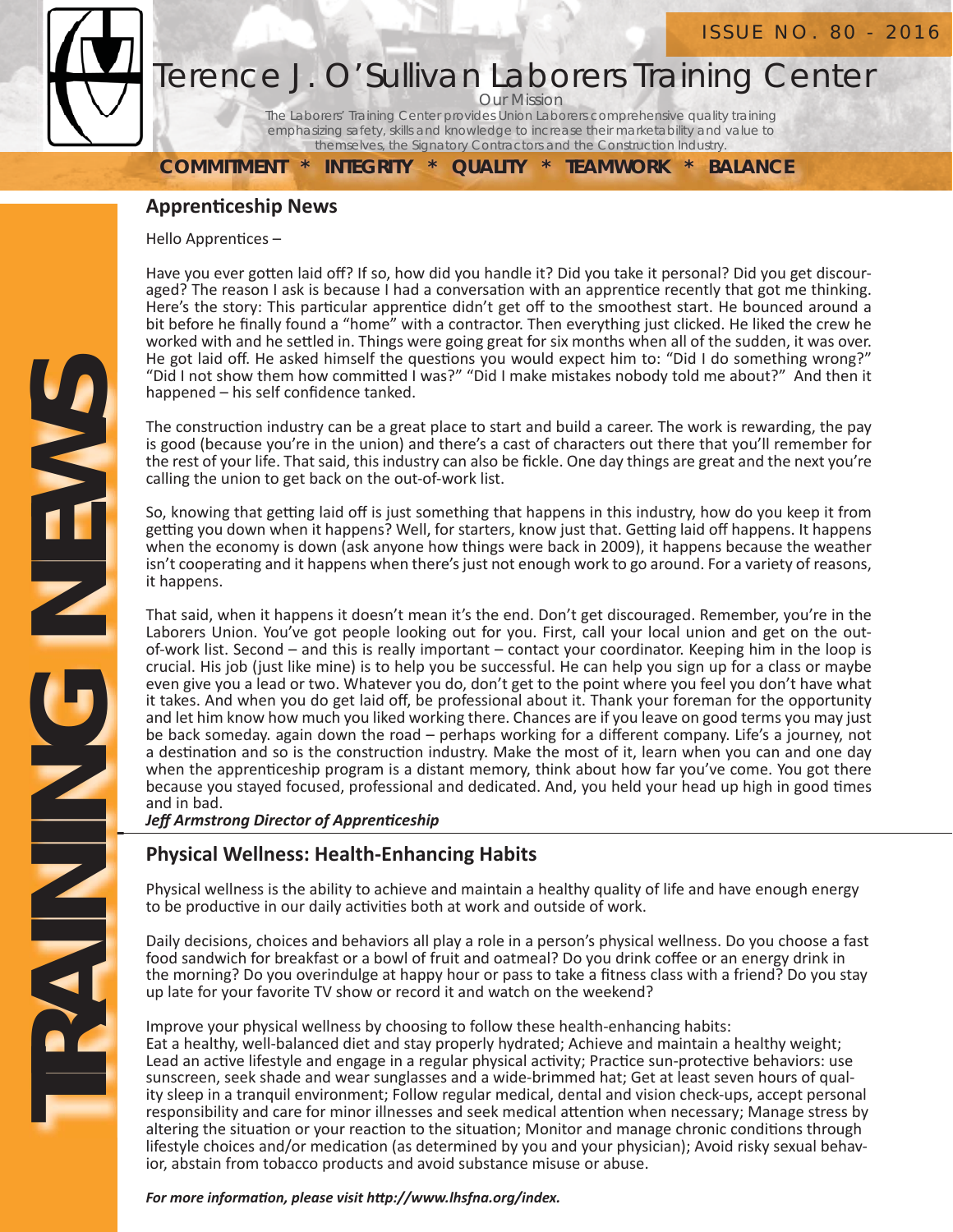

# Terence J. O'Sullivan Laborers Training Center

**Our Mission** The Laborers' Training Center provides Union Laborers comprehensive quality training

emphasizing safety, skills and knowledge to increase their marketability and value to themselves, the Signatory Contractors and the Construction Industry.

**COMMITMENT \* INTEGRITY \* QUALITY \* TEAMWORK \* BALANCE**

#### **Training News**

What is the Northern California Laborers Pre-Apprenticeship Program?

The Laborers Pre-Apprenticeship program is a great way to start exploring careers in construction. Our program covers safety, basic tools and materials and offers an overview of construction work and the qualifications and skills needed for the trade. The program also offers career-entry advice and emphasizes the importance of succeeding in school and in the workforce. Pre-apprenticeship experience is very helpful in applying to be a Craft Laborer Apprentice.

Among the qualifications to be a Laborers pre-apprentice, include:

- Must be at least 18 years of age;
- Valid California Driver's License;
- Reliable transportation;
- Ability to pass a drug screen test; and,
- Must be physically able to do the work.

While pre-apprenticeship does not guarantee a job, the Apprenticeship Coordinators know pre-apprenticeship graduates have a higher rate of success in apprenticeship programs and many graduates get placed when the training is over—if not before!

What are the benefits to participants?

- Laborers pre-apprenticeship training is a great way for participants to:
- Explore and learn about exciting careers in construction
- Qualify to meet the minimum standards for selection to be a Craft Laborer Apprentice
- Benefit from classroom and technology-based training
- Get a start on career-specific training with viable career pathway opportunities
- What are the benefits to Registered Apprenticeship program sponsors?<br>• Pre-apprenticeship training is a great way for sponsors to:
- Pre-apprenticeship training is a great way for sponsors to:
- Streamline the recruitment process<br>• Pre-screen a qualified job-ready and
- Pre-screen a qualified, job-ready apprentice pool
- Diverse pool of prepared candidates
- Align training with apprenticeship standards
- Increase retention rates for registered apprenticeship participants
- Quality control over preparatory training
- Northern California Laborers Direct Entry pre-apprenticeship programs

The Laborers Apprenticeship Program's Board of Trustees believes that completing a Pre-Apprenticeship Program offers participants the best chance of being a successful apprentice. Because of this, graduates of approved pre-apprenticeship programs are given priority (Direct Entry) over those who have not completed such a program. Below is a link to approved Pre-Apprenticeship Programs, one or more of which may be in your area. http://www.norcalaborers.org/Training/Apprenticeship.htm

*ArƟ cle wriƩ en by Tony CasƟ llo*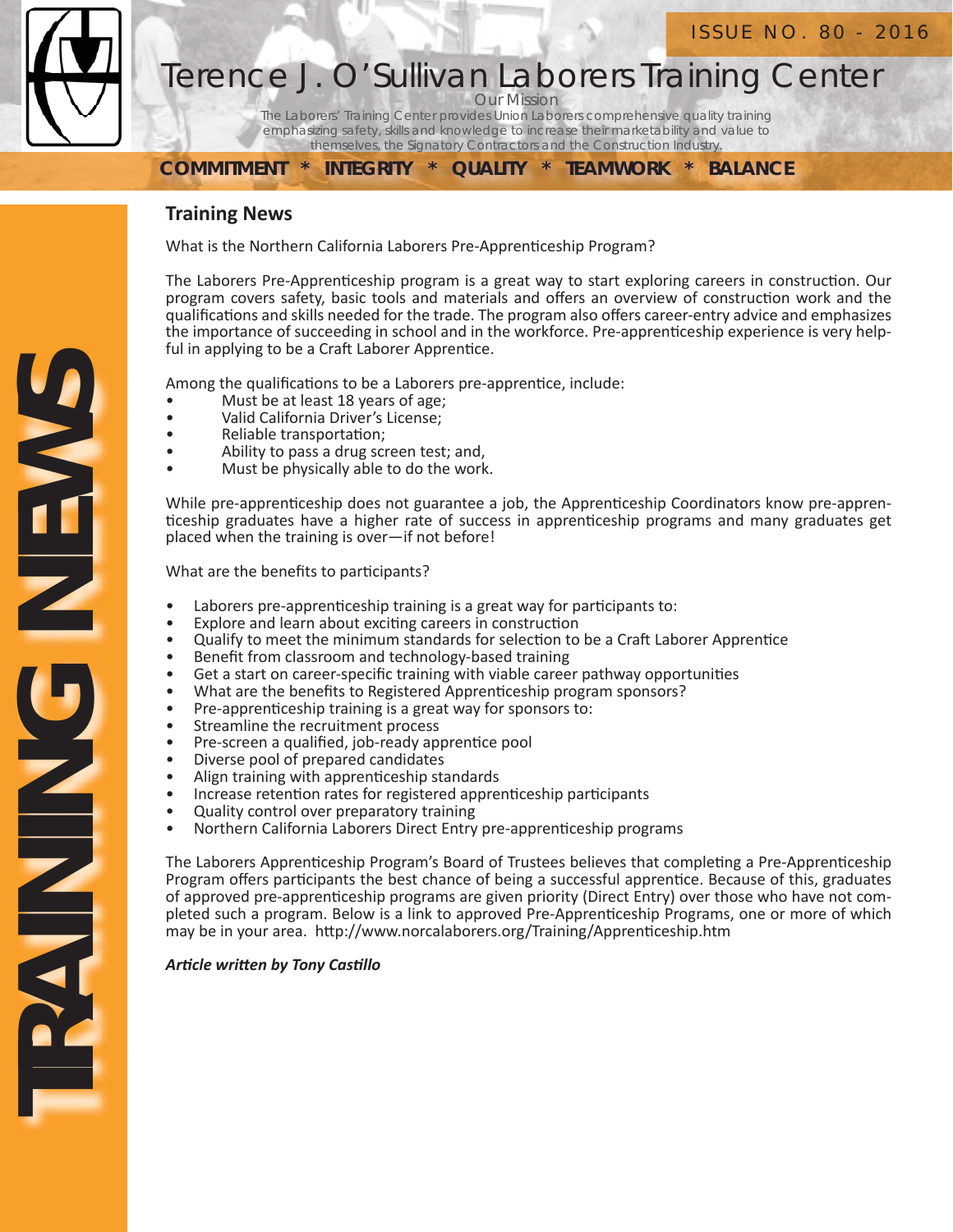#### ISSUE NO. 80 - 2016



## Terence J. O'Sullivan Laborers Training Center Terence J. O'Sullivan Laborers Training

Our Mission

The Laborers' Training Center provides Union Laborers comprehensive quality training OurMissionThe providesUnion Laborerscomprehensive quality training emphasizing safety, skills and knowledge to increase their marketability and value to themselves, the Signatory Contractors and the Construction Industry. ISSUE NO. 80 - 2016<br>J. O'Sullivan Laborers Training Center<br>Our Mission<br>Drers' Training Center provides Union Laborers comprehensive quality training<br>Dizing safety, skills and knowledge to increase their marketability and v

#### **COMMITMENT \* INTEGRITY \* QUALITY \* TEAMWORK \* BALANCE**

### **Apprenticeship News**

Hola aprendices -

¿Alguna vez ha sido usted desocupado en su trabajo? Si es así, ¿cómo reaccionó? ¿Lo tomó personal? ¿Usted se desanimó? La razón que pregunto es porque recientemente tuve una conversación con un aprendiz que me puso a pensar. Esta es la historia: la vida professional de este aprendiz no empezó muy bien. Él fué de trabajo en trabajo hasta que finalmente encontró un "hogar" con un contratista donde todo le funcionó; le gustaba el equipo de trabajó con el que se estableció. Las cosas iban bien durante seis meses hasta que de repente, todo se acabó. Él fué despedido. Él se preguntó: ¿hice algo mal? ¿Que acaso no demonstré que tan grande era mi compromiso? ¿Hice errores y nadie me dijo nada? Y entonces sucedió, la confianza en sí mismo desapareció.

La industria de la construcción puede ser un gran lugar para iniciar y construir una carrera. El trabajo es gratificante, la paga es buena (porque estás en la Unión) y hay un elenco de personajes por ahí que usted recordará por el resto de su vida. Dicho esto, esta industria también puede ser inconstante. Un día las cosas son perfectas y el siguiente usted está llamando a la Unión para volver a la lista de buscadores de trabajo.

Así que, sabiendo que el ser desocupado es algo que sucede en esta industria, ¿cómo evitar que usted se demoralize cuando esto le sucede? Bueno, para empezar, tienes que acceptar que ser desocupado es normal en la industria de la construcción. Ocurre cuando la economía está abajo (pregunte a cualquier persona cómo eran las cosas en el 2009), esto ocurre porque el clima no está cooperando y sucede cuando no hay suficiente trabajo para todos. Por variedad de razones, sucede.

Dicho esto, cuando sucede no significa que es el final. No se desanime. Recuerde, usted está en la Unión de Obreros. Tienes gente buscando otras oportunidades para usted. En primer lugar, llame a su sindicato local y apuntese en la lista de desocupados del trabajo. En segundo lugar – y esto es muy importante – esté en contacto con su coordinador. Su trabajo (así como el mío) es ayudalo a tener éxito. Él cordinador le ayuda a inscribirse en clases y tal vez incluso puede ayudarlo si el sabe de proyectos ocupando Obreros. Hagas lo que hagas, no te desanimes y si te desocupan, sé profesional y respetuoso y dale gracias a su supervisor por la oportunidad y hazle saber cuánto te ha gustado trabajar allí. Es probable que si lo dejas en buenos términos, podrías volver algún día.

Para resumir, no te desanimes cuando te encuentras sin trabajo. No se trata de caerse sino de cómo levantarse nuevamente. Seguro extrañaras trabajar con tus compañeros, pero puede ser que volveran a trabajar juntos en un futuro no muy lejano, quizas con una compañía diferente. La vida es un viaje, no un destino así como es la industria de la construcción. Aprovecha y aprende al máximo todo lo que puedas; un dia, cuándo el programa de aprendizaje sea un recuerdo lejano, te sentiras orgulloso de cuán lejos has llegado. Estaras allí porque permaneciste concentrado y dedicado a tu exito y porque manteniste tu cabeza en alto en tiempos buenos y en tiempos malos.

*Jeff Armstrong Director de Aprendizaje*

France Control is the control in the control in the control in the control in the control in the control is the mesh listed in the control is the members of the desired of is the parameter and the control is the control in Bienestar físico es la capacidad para lograr y mantener una calidad de vida saludable y tener suficiente energía para ser productivos en nuestras actividades diarias en el trabajo y fuera del trabajo. Decisiones diarias, opciones y comportamientos desempeñan un papel en el bienestar İ sico de una persona. ¿Elegir un bocadillo de comida rápida para el desayuno o un plato de fruta y avena? ¿Bebe café o una bebida energía por la mañana? ¿Excederse en hora feliz del bar/cantina o pasar a tomar una clase de aptitud física con un amigo en el gimnasio? ¿Trasnochar para ver su programa de televisión favorito o grabarlo para verlo el fin de semana? Mejore su bienestar físico siguiendo los hábitos siguientes: Comer una dieta sana y equilibrada y mantenerse adecuadamente hidratado; Alcanzar y mantener un peso saludable; Llevar una vida activa y realizar una actividad física regular; Conductas de protección contra el daño solar, incluyendo: Usar protector solar, buscar la sombra y llevar gafas de sol y un sombrero ancho; Obtenga por lo menos siete horas de sueño de calidad en un entorno tranquilo; Solicite exámenes regulares médicos, dentales y de visión, aceptar la responsabilidad personal y atención a las enfermedades leves y buscar atención médica cuando sea necesario; Manejar el estrés mediante la alteración de la situación o su reacción a la situación; Supervisar y gestionar las enfermedades crónicas a través de un estilo de vida y / o medicamentos (como se determina por usted y su médico); Evitar comportamientos sexuales de alto riesgo, abstenerse de los productos del tabaco y evitar el mal uso o abuso de sustancias.

Para más información visite el http://www.lhsfna.org/index.